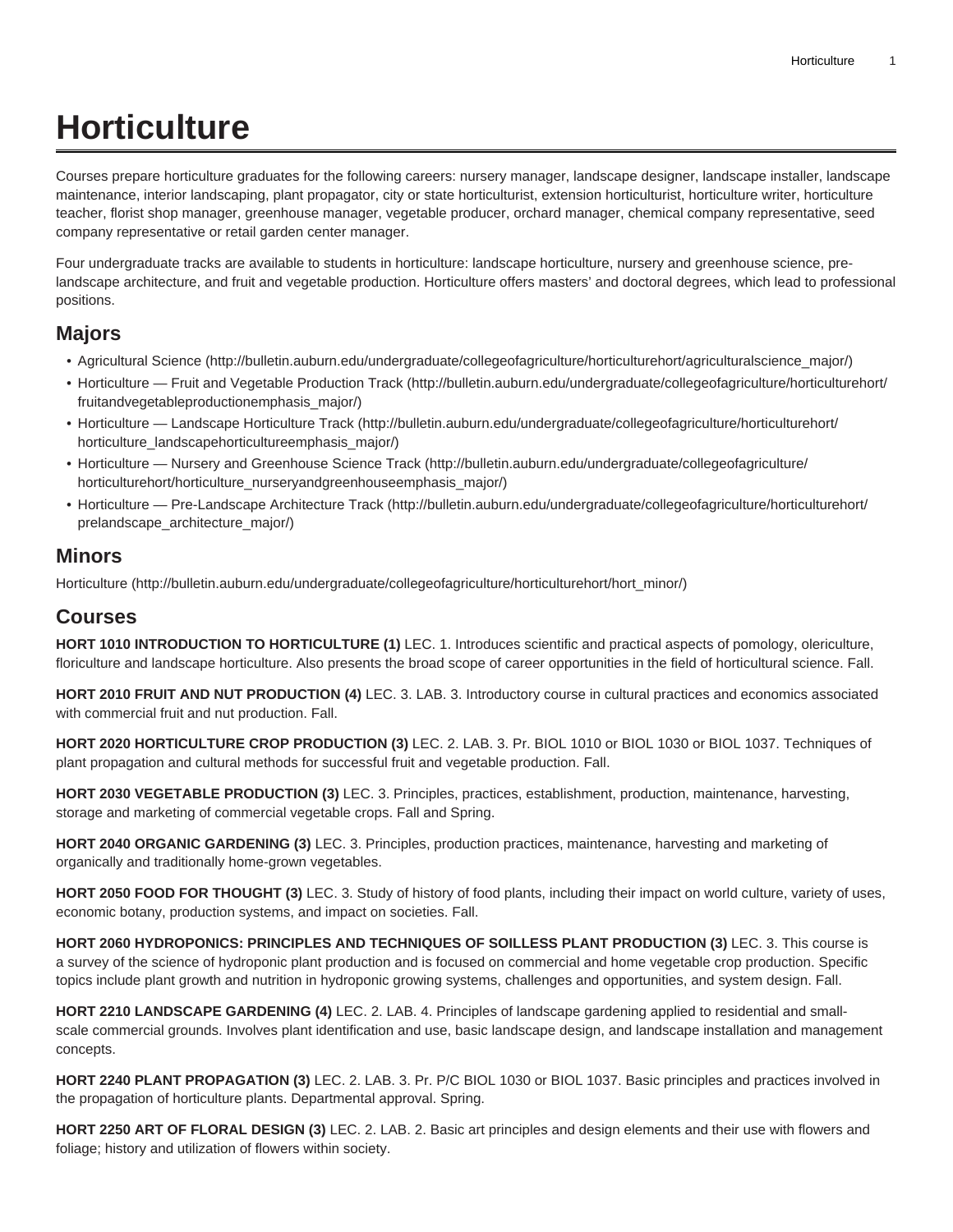**HORT 3000 GROWTH AND DEVELOPMENT OF HORTICULTURAL PLANTS (3)** LEC. 3. Pr. (BIOL 1030 or BIOL 1037) and CHEM 1030. Growth and development of plants with concepts applied to the practice of Horticultural Science. Summer and Fall.

**HORT 3110 PLANTS AND PEOPLE: A HISTORY OF GARDENS IN CULTURAL CONTEXT (3)** LEC. 3. Heritage and traditions influencing the development of public and private garden styles, context, and function including cultural expressions, plant use, and impact of noted designers and horticulturists throughout history. Only taught in Study Abroad programs.

**HORT 3200 WOODY LANDSCAPE PLANT IDENTIFICATION I (4)** LEC. 3. LAB. 1. Pr. (BIOL 1020 or BIOL 1023 or BIOL 1027) and (BIOL 1030 or BIOL 1037). This course introduces students to the language of botany and the Southeastern palate of landscape plants with distinguished fall characteristics. Specific topics include taxonomy, morphology, plants with global popularity, cultivation practices, structural plantings, and use in the landscape. Fall.

**HORT 3210 WOODY LANDSCAPE PLANT IDENTIFICATION II (4)** LEC. 2. LAB. 2. Pr. (BIOL 1020 or BIOL 1023 or BIOL 1027) and (BIOL 1030 or BIOL 1037). This course introduces students to the language of botany and the Southeastern palate of landscape plants with distinguished spring characteristics. Specific topics include taxonomy, morphology, plants with global popularity, cultivation practices, structural plantings, and use in the landscape. Spring.

**HORT 3220 ARBORICULTURE (4)** LEC. 2. LAB. 6. Pr. BIOL 1030 or BIOL 1037. Identification, culture and use of ornamental trees in landscape plantings. Departmental approval. Fall.

**HORT 3280 LANDSCAPE CONSTRUCTION (4)** LEC. 2. LAB. 4. Principles and practices used in the interpretation and implementation of landscape construction and planting plans. Fall.

**HORT 3840 STUDY/TRAVEL IN HORTICULTURE (1-10)** AAB/FLD. Study of horticultural or fruit and vegetable science, landscape design, nursery and greenhouse management in U.S. or international location. Course may be repeated for a maximum of 10 credit hours.

**HORT 3910 PROFESSIONAL LANDSCAPE (3)** LEC. 3. Field-based course designed for learning to prepare and compete in the NALP National Collegiate Landscape Competition. Spring.

**HORT 3920 HORTICULTURE INTERNSHIP (1-4)** INT. 1-4. Practical on-the-job training for selected commercial horticultural companies. Course may be repeated for a maximum of 8 credit hours.

**HORT 3950 CAREERS IN HORTICULTURE (2)** LEC. 2. Current developments and career opportunities in horticulture. Fall and Spring.

**HORT 4000 PESTICIDE MANAGEMENT IN HORTICULTURE (3)** LEC. 3. Pr. (ENTM 4020 or ENTM 3040) and PLPA 3000. Proper management of pesticides in horticulture; decision making skills in relation to control strategies; environmental issues relevant to horticulture; safety considerations; scouting and application techniques. Fall.

**HORT 4100 HERBACEOUS ORNAMENTALS (4)** LEC. 2. LAB. 4. Pr. (BIOL 1020 or BIOL 1027) and (BIOL 1030 or BIOL 1037). Identification, culture, and use of herbaceous annuals and perennials, bulbs, herbs, and ornamental grasses. Consideration of flower bed and border preparation, care and maintenance. Spring and Summer.

**HORT 4250 INTERMEDIATE FRUIT & VEG PROD (3)** LEC. 3. Pr. (HORT 2040 or HORT 2043) or HORT 2030. Intermediate horticulture course in which students apply knowledge gained in the classroom to hands-on fruit and vegetable gardening practices.

**HORT 4270 INTERMEDIATE LANDSCAPE DESIGN (4)** LEC. 2. LAB. 4. Pr. HORT 3210 or HORT 3220 or HORT 4100. A study of the design principles and elements and technical skills used to create a functional and aesthetically pleasing residential landscape design. Fall.

**HORT 4300 COMP AIDED PLANTING DESIGN (3)** LEC. 3. Coreq. HORT 4270. Graphic concepts relating to spatial visualization and communication and project cost estimation using computer aided drafting and project management software developed for landscape professionals. Spring.

**HORT 4930 DIRECTED STUDIES (1-3)** AAB/IND. Departmental approval. Directed Studies related to research, teaching or outreach educational programs in Horticulture. Course may be repeated for a maximum of 6 credit hours.

**HORT 4970 SPECIAL TOPICS (1-3)** IND. Principles, methods and techniques for understanding various horticultural disciplines. Course may be repeated for a maximum of 6 credit hours.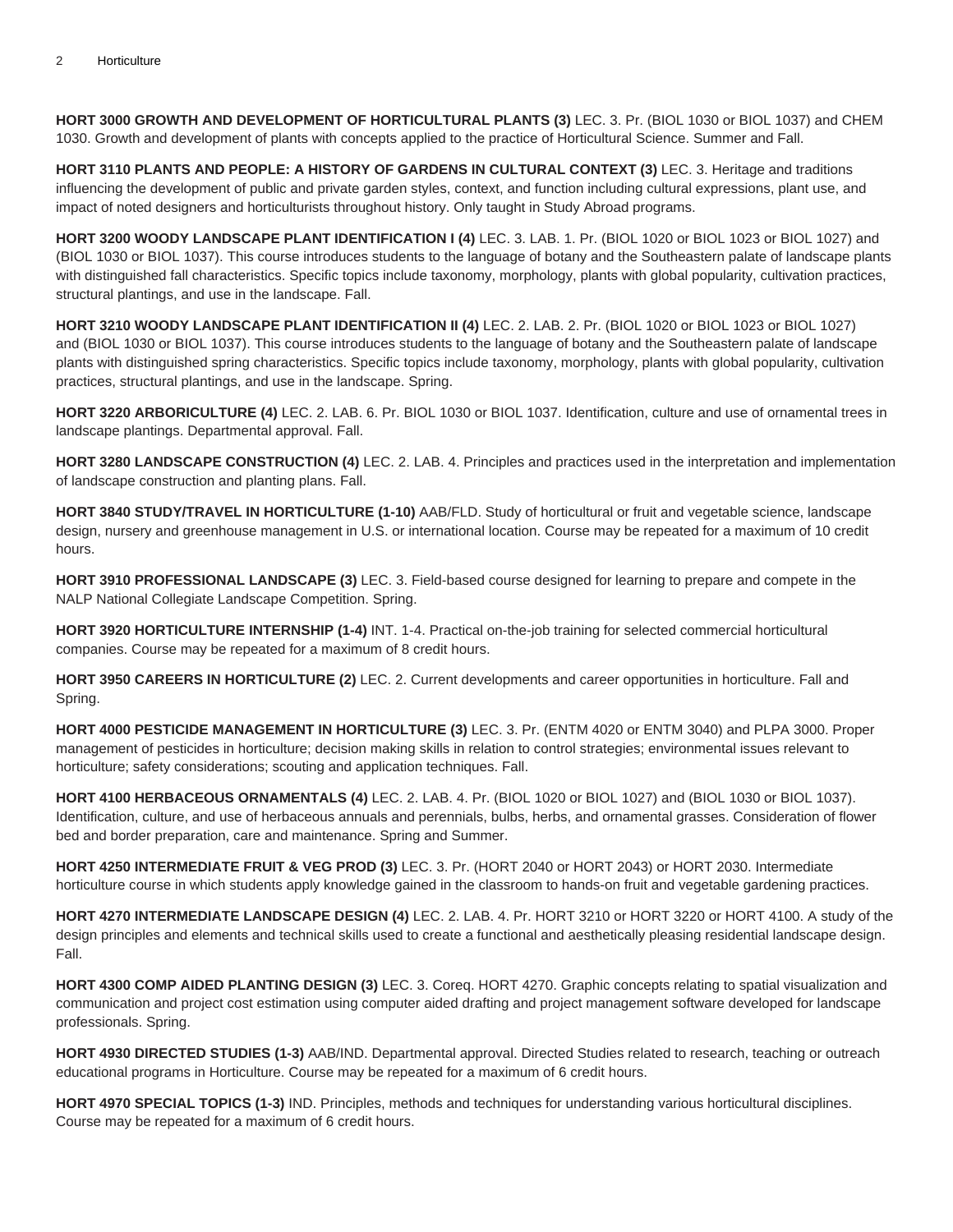**HORT 4980 UNDERGRADUATE RESEARCH (2-4)** IND. Departmental approval. Directed research in the area of specialty within the department. Course may be repeated for a maximum of 4 credit hours.

**HORT 5110 TREE FRUIT CULTURE (3)** LEC. 2. LAB. 2. Pr. HORT 3000. Manipulation of growth and development of tree fruit crops by cultural methods. Departmental approval. May count either HORT 5110, HORT 5113 or HORT 6110. Summer.

**HORT 5120 SMALL FRUIT AND PECAN CULTURE (4)** LEC. 2. LAB. 4. Pr. HORT 3000. Principles and practices involved in the production and marketing of small fruits and pecans. Departmental approval. May count either HORT 5120 or HORT 6120. Spring.

**HORT 5130 SUSTAINABLE VEGETABLE CROP PRODUCTION (3)** LEC. 2. LAB. 3. Pr. (BIOL 1030 or BIOL 1037) and HORT 3000. Best management practices and quality of vegetable crops. Departmental approval. Spring.

**HORT 5140 POST-HARVEST BIOLOGY AND TECHNOLOGY (3)** LEC. 2. LAB. 3. Pr. (PLPA 3000 or PLPA 3003) and HORT 3000. Physiological changes occurring in fruits, vegetables and other horticultural products after harvest. Departmental approval. Spring.

**HORT 5150 RETAIL GARDEN CENTER MANAGEMENT (3)** LEC. 2. LAB. 3. Pr. HORT 3210 or HORT 3220 or Departmental approval. The following topics will be covered: financing, location, design, stocking, selling, personnel management, advertising and maintaining plants. May count either HORT 5150 or HORT 6150. Summer.

**HORT 5210 LANDSCAPE BIDDING, INSTALLATION AND MAINTENANCE (4)** LEC. 3. LAB. 3. Pr. (CSES 2040 or CSES 2043) or (AGRN 2040 or AGRN 2043) and (PLPA 3000 or PLPA 3003). Principles and practices of the bidding, installation and maintenance of commercial and residential landscapes. Spring.

**HORT 5220 GREENHOUSE MANAGEMENT SCIENCE (4)** LEC. 3. LAB. 2. Pr. HORT 3000 and CHEM 1030 and HORT 2240 and (CSES 2040 or CSES 2043) or (AGRN 2040 or AGRN 2043). Management, culture and economics of commercial greenhouse production. Fall.

**HORT 5230 NURSERY MANAGEMENT (4)** LEC. 3. LAB. 4. Pr. HORT 2240 and HORT 3000. Factors affecting plant production. Environmental issues related to facilities design and pesticide and nutrient management. Departmental approval. Spring.

**HORT 5240 PUBLIC GARDEN MANAGEMENT (3)** LEC. 1. LAB. 2. Understanding personnel structure and responsibilities; plant care and management; and the educational, entertainment, and conservation missions of public gardens.

**HORT 5330 INTEGRATED PEST MANAGEMENT (3)** LEC. 3. Aspects of pest management as a broad-based approach that integrates practices for economic control of pests. May count either ENTM/HORT/PLPA 5330/5333/6330/6336.

**HORT 5910 HORTICULTURE PRACTICUM (4)** LEC. 1. LAB. 6. Practical application of a broad range of horticultural subject-matter knowledge and skills. May count either HORT 5910 or HORT 6910. Spring. Course may be repeated for a maximum of 8 credit hours.

**HORT 6110 TREE FRUIT CULTURE (3)** LEC. 2. LAB. 2. Pr. HORT 3000. Manipulation of growth and development of tree fruit crops by cultural methods. Departmental approval. May count either HORT 5110, HORT 5113, HORT 6110, or HORT 6116.

**HORT 6120 SMALL FRUIT AND PECAN CULTURE (4)** LEC. 2. LAB. 4. Principles and practices involved in the production and marketing of small fruits and pecans. Departmental approval. May count either HORT 5120 or HORT 6120. Spring.

**HORT 6130 SUSTAINABLE VEGETABLE CROP PRODUCTION (3)** LEC. 2. LAB. 2. Pr. HORT 3000. Advanced course in best management practices and quality of vegetable crops. Departmental approval. Spring.

**HORT 6140 POST-HARVEST BIOLOGY AND TECHNOLOGY (3)** LEC. 2. LAB. 2. Pr. (PLPA 3000 or PLPA 3003) and HORT 3000. Physiological changes occurring in fruits, vegetables and other horticultural products after harvest. Spring.

**HORT 6150 RETAIL GARDEN CENTER MANAGEMENT (3)** LEC. 2. LAB. 3. Pr. HORT 3210 or HORT 3220. Departmental approval. Topics included: financing, location, design, stocking, selling, personnel management, advertising, and maintaining plants. Graduate students will evaluate garden centers and provide feedback for improvement. Summer.

**HORT 6210 LANDSCAPE BIDDING, INSTALLATION AND MAINTENANCE (4)** LEC. 3. LAB. 3. Pr. (CSES 2040 or CSES 2043) and (PLPA 3000 or PLPA 3003) or (AGRN 2040 or AGRN 2043). Principles and practices of the bidding, installation and maintenance of commercial and residential landscapes. Spring.

**HORT 6220 GREENHOUSE MANAGEMENT SCIENCE (4)** LEC. 3. LAB. 2. Pr. HORT 3000 and CHEM 1030 and HORT 2240 and (CSES 2040 or CSES 2043) or (AGRN 2040 or AGRN 2043). Management, culture and economics of commercial greenhouse production. Fall.